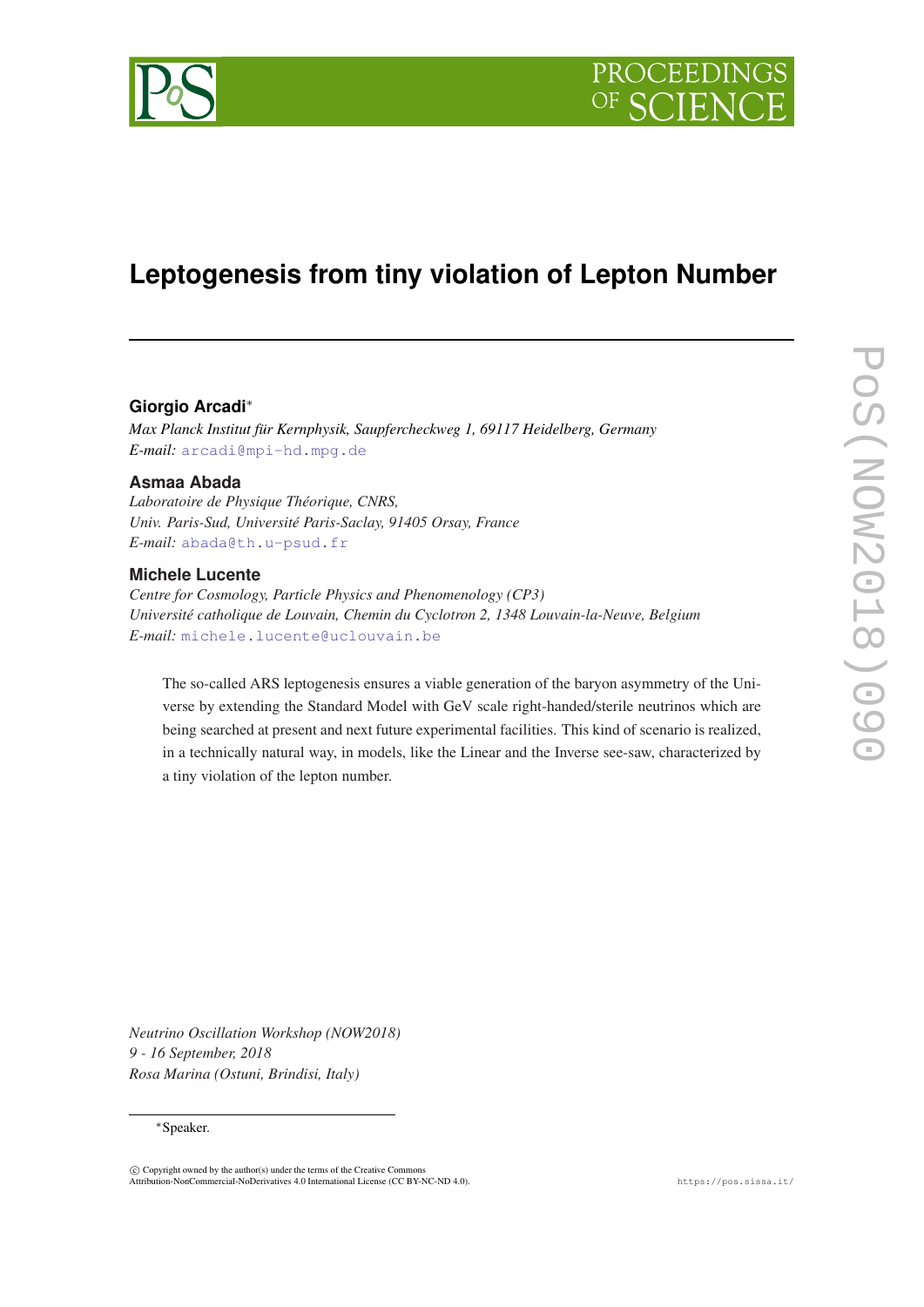# 1. Introduction

Some of the great puzzles of Modern Particle Physics, i.e. the Baryon Asymmetry (BAU) of the Universe, the Dark Matter (DM) component and origin of the very small masses of the Standard Model (SM) neutrinos, can be solved by extending the SM particle content with additional fermions, singlets under its gauge group, dubbed right-handed or sterile fermions.

Despite BAU via Leptogenesis can be achieved for a very broad range of masses of the new sterile fermions, it is tempting to focus on scenarios in which the mass of the new states is of the order or even below the Electroweak (EW) scale. This would be make them potentially testable at the LHC or at high intensity experiments like NA62 or the future planned DUNE and SHiP.

Right-handed/sterile neutrinos with masses not exceeding few tens of GeV can generate a viable BAU through the so-called ARS leptogenesis [[1](#page-3-0)]. It consists into CP-violating oscillations, between the extra neutrinos, produced in the Early Universe through  $2 \rightarrow 2$  and decay processes of SM states, but too weakly interacting to be into thermal equilibrium, and the SM (or "active") neutrinos. While these oscillations do not alter the total lepton number of the active+sterile system, asymmetries in individual active flavours are nevertheless created and subsequently converted into a baryon asymmetry by the Sphaleron processes. The minimal realization of the ARS mechanism requires the existence of a pair of highly degenerate sterile states with mass at the GeV scale. This apparently highly fine-tuned configuration is actually technically natural in some specific scenarios of the generation of the mass of SM neutrinos, the so-called Linear (LSS) and Inverse see-saw (ISS), where the small mass splitting of the two neutrinos is linked to a tiny violation of the lepton number. Notice that these mechanisms can naturally accommodate, in addition, a keV-scale mass DM candidate.

We will briefly show that within a combination of linear and inverse see-saw it is possible to achieve viable leptogenesis in a region of parameter space accessible to present and future experiments.

#### 2. Linear and Inverse See-Saw

Two kind of models have been considered in our analysis. The first is a minimal model consisting into the extension of the SM with two right-handed neutrinos with opposite charges with respect to the lepton number, providing the following global neutrino mass term:

$$
-\mathscr{L}_{m_V} = n_L^T C \mathscr{M} n_L + \text{h.c., } n_L \equiv \left(v_L^e, v_L^\mu, v_L^\tau, N_R^{1c}, N_R^{2c}\right)^T, \tag{2.1}
$$

where

$$
\mathcal{M}^{(v)} = \begin{pmatrix} 0 & Yv/\sqrt{2} \ \epsilon Y'v/\sqrt{2} \\ Yv/\sqrt{2} & 0 & \Lambda \\ \epsilon Y'v/\sqrt{2} & \Lambda & \xi \Lambda \end{pmatrix},
$$
(2.2)

The terms in the mass matrix which violate the Lepton number are multiplied by factors  $\varepsilon$ ,  $\xi$ , taken to be much smaller than 1, with  $Y, Y'$  being the corresponding Yukawa couplings while  $v$  is the Higgs vev. The mass matrix above arises from a combination of the LSS (Yukawa terms) and ISS (small Majorana mass) and it is then dubbed as LSS-ISS. The diagonalization of the latter mass matrix provides  $m_v \simeq \varepsilon \frac{Y^2 v^2}{\Lambda}$  $\frac{f^2 v^2}{\Lambda}$  for the light (SM) neutrinos. The remaining two eigenstates form a pseudo-dirac pair with mass  $m_{\text{PD}} \sim \Lambda$  and mass splitting  $\Delta m_{\text{PD}}^2 = 2\xi \Lambda^2$ .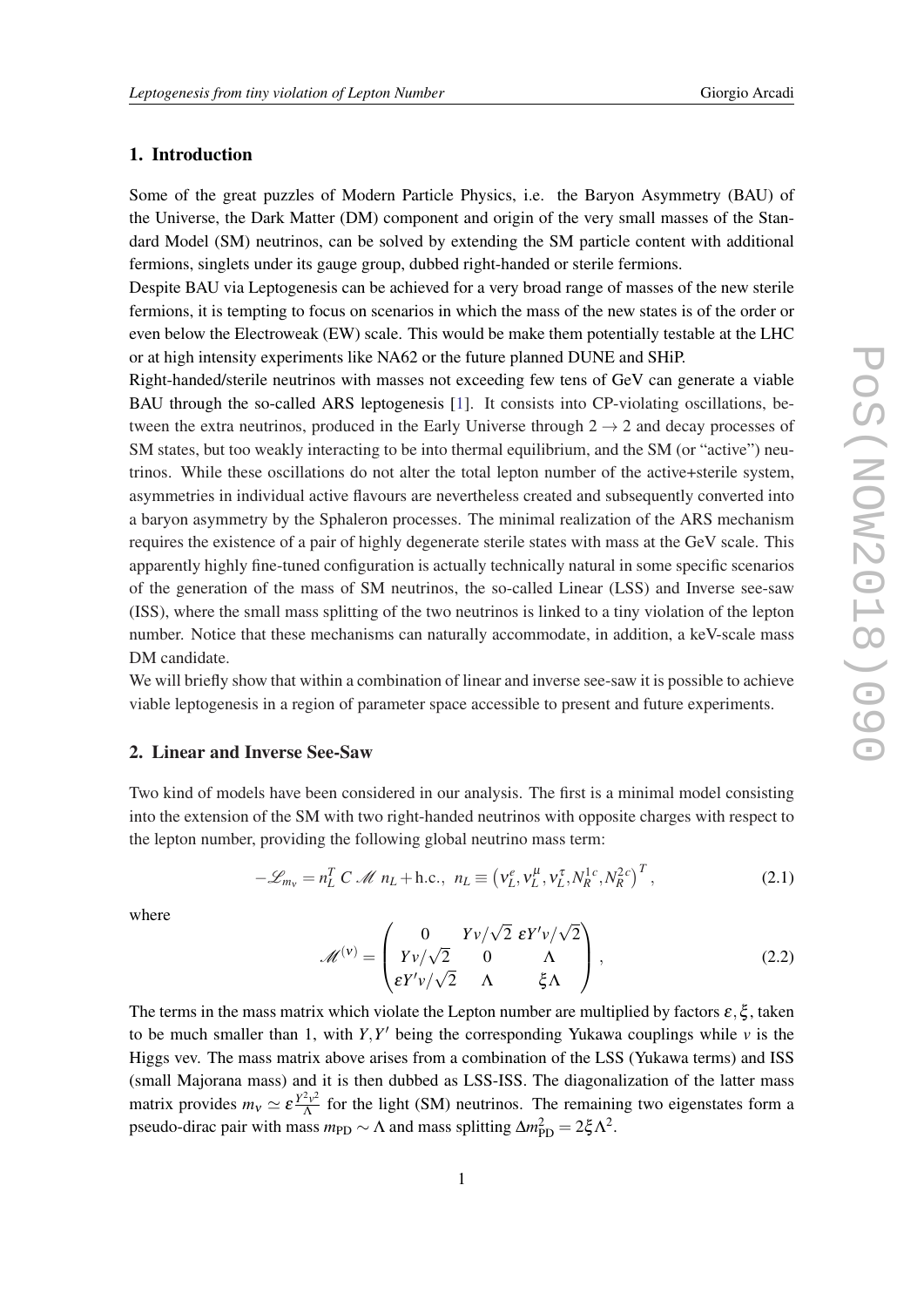We have then considered pure realizations of the ISS. By this we intend a class of models, labelled as  $ISS(N_R, N_S)$ , in which the SM is extended  $N_R$  "right-handed" (i.e. with Yukawa interactions with the SM Higgs in the interaction basis) and *N<sup>S</sup>* "sterile" neutrinos (no interactions with the SM in the interaction basis). The mass spectrum of the theory, including the active neutrinos, is obtained by diagonalizing a mass matrix of the form:

$$
\mathcal{M}^{(v)} \equiv \begin{pmatrix} 0 & d & 0 \\ d^T & 0 & n \\ 0 & n^T & \xi \Lambda \end{pmatrix},
$$
 (2.3)

where *d*,*n*,ξΛ are complex mass matrices. The minimal phenomenologically viable realization of the ISS model is the ISS(2,2) characterized, besides the active neutrinos, by two pairs of pseudodirac heavy states with mass splitting determined again by  $\xi$ . In addition, we have considered the ISS(2,3) model which is characterized by the presence of an additional state with mass  $m_{DM} = \varepsilon \Lambda$ with very suppressed interactions with the SM states, to result cosmologically stable and then a potential DM candidate [[2](#page-3-0), [3](#page-4-0)].

#### 3. Leptogenesis

ARS leptongenesis can be described through a set of differential equations, in the density matrix formalism. Our numerical study is based on the equation defined in [[4\]](#page-4-0): As detailed in [[5](#page-4-0)], it is more convenient to use the variables  $R_N \equiv \rho_N/\rho_{N,\text{eq}}^{-1}$ ,  $\rho_N, \rho_{N,\text{eq}}$  being the density matrix for the heavy neutrinos and the one for thermal, and chemical potentials associated to *B*−*L*:

$$
\frac{dR_N}{dt} = -i[\langle H \rangle, R_N] - \frac{1}{2} \langle \gamma^{(0)} \rangle \left\{ F^{\dagger} F, R_N - I \right\} - \frac{1}{2} \langle \gamma^{(1b)} \rangle \left\{ F^{\dagger} \mu_L F, R_N \right\} + \langle \gamma^{(1a)} \rangle F^{\dagger} \mu_L F,
$$
\n
$$
\frac{d\mu_{\Delta \alpha}}{dt} = -\frac{9\zeta(3)}{2N_D \pi^2} \left\{ \langle \gamma^{(0)} \rangle \left( F R_N F^{\dagger} - F^* R_{\bar{N}} F^T \right) - 2 \langle \gamma^{(1a)} \rangle \mu_L F F^{\dagger} + \langle \gamma^{(1b)} \rangle \mu_L \left( F R_N F^{\dagger} + F^* R_{\bar{N}} F^T \right) \right\}_{\alpha \alpha},
$$
\n(3.1)

where  $\langle \gamma^i \rangle$  are thermally averaged rates defined in [\[5\]](#page-4-0) while  $F_{\alpha} = Y_{\alpha i} U_{iI}$ , *U* being the matrix which diagonalizes the neutrino mass matrix. The chemical potentials  $\mu_L = \mu_{e,\mu,\tau}$  are related to the ones associated to *B*−*L* by  $\mu_{L\alpha}$  =  $A_{\alpha\beta}\mu_{\Delta\beta}$ , *A* being a constant matrix given in [[5](#page-4-0)]. The baryon comoving abundance  $Y_B$  can be expressed as function of  $\mu_{\Delta B}$  as:

$$
Y_B = \frac{28}{79} Y_{B-L}, \ Y_{B-L} = \frac{45N_D}{12\pi^2 g_s} \text{Tr}\mu_\Delta \tag{3.2}
$$

The system of equations 3.1 has been solved for a large set of model points obtaining by performing scans over the parameter space of the LSS-ISS, ISS(2,2) and ISS(2,3) models and imposing compatibility with neutrino oscillation parameters as well as from current laboratory searches of heavy neutrinos.

<sup>&</sup>lt;sup>1</sup>Leptogenesis occurs at much higher temperatures with respect to the Majorana mass term. It is possible then to distinguish heavy neutrino-antineutrino states  $N$ , $\bar{N}$ . System 3.1 features also an equation for  $R_{\bar{N}}$  which has been omitted for simplicity.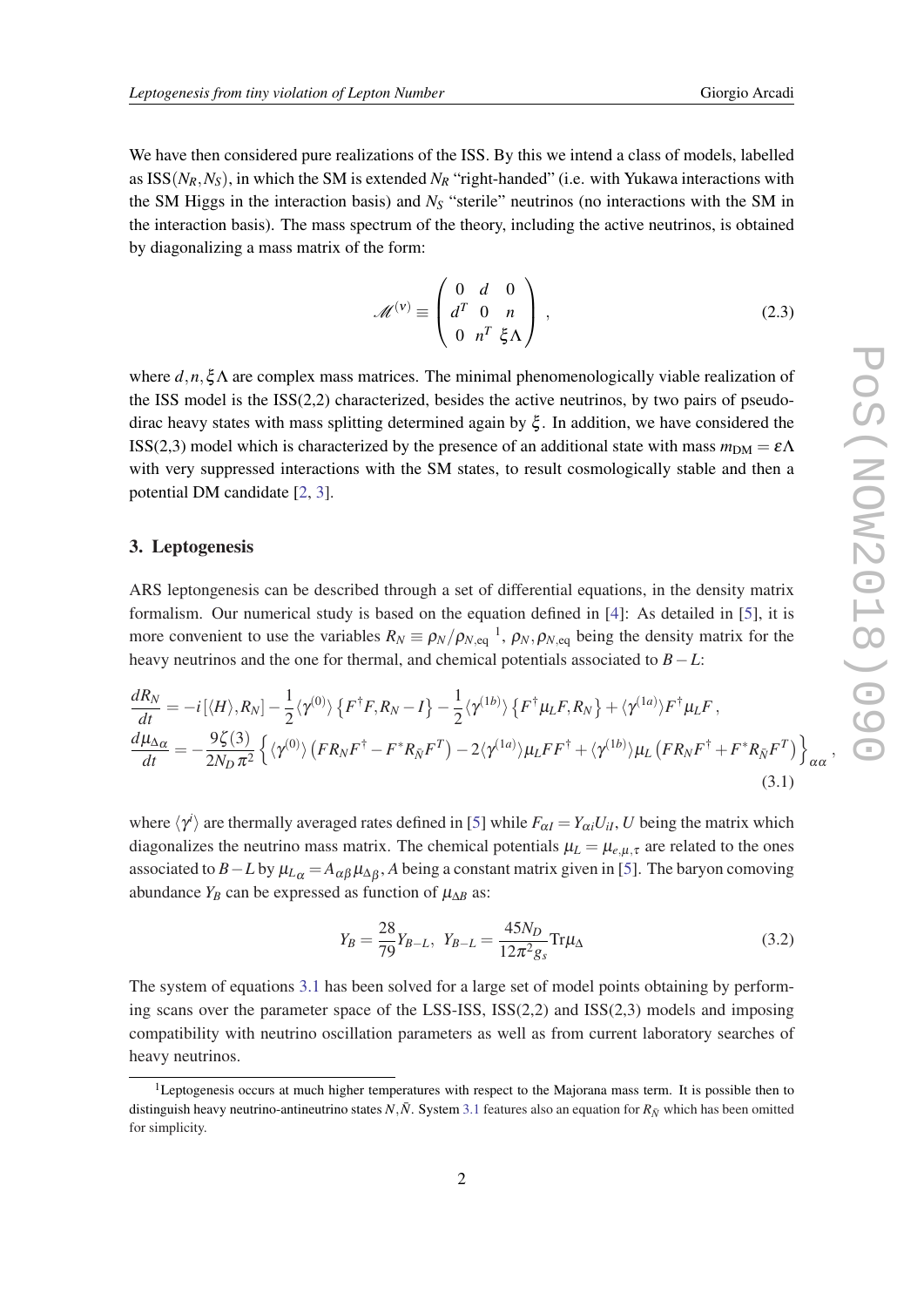<span id="page-3-0"></span>

Figure 1: Mixing between active and singlet neutrino sector in the LSS-ISS (left panel) and ISS(2,2) (right-panel) for viable leptogenesis solutions.  $U_{\mu 4}$  represents the mixing of these neutrinos with the muonic flavour. The region above the black line is excluded by the combination of existing bounds while the coloured lines refer to the sensitivity curves of the planned future experiments NA62, LBNF/DUNE, FCC-ee and SHiP. Solutions corresponding to the normal (inverted) hierarchy are shown in blue (red).

The viable (i.e. with  $Y_B$  compatible with the present measurements) solutions are shown in fig. 1 in the plane  $(m_{\text{PD}}, u, U_{\mu 4})$ , where  $m_{\text{PD}}$  and  $m_4$  are the mass scales of the neutrinos responsible of the leptogenesis in the LSS-ISS and ISS(2,2) models respectively. Notice that in the case of the ISS model we assume that only the lightest pseudo-dirac neutrino is involved in ARS oscillations. As evident from Fig. 1 successful leptogenesis is ensured over a large portion of parameter space in the LSS-ISS model while it is slightly more troublesome for the ISS(2,2). In this last case the size of the Yukawa couplings increases with the masses of the neutrinos. For  $m_4 \gtrsim 3 \text{ GeV}$  the heavy neutrinos get close or even into thermal equilibrium causing a too strong wash-out of the baryon asymmetry. For both models the parameter space corresponding to viable leptogenesis lies within the sensitivity of current experiments, as NA62, as well as proposed future experiments as SHiP, DUNE and FCC-ee. Despite giving successful leptogenesis, the ISS(2,3) resulted, however, ruled out since viable solutions were characterized by too high mixing angles between the DM and active leptons, causing its overproduction in the Early Universe.

### 4. Conclusions

The Linear and Inverse See-Saw realize the ARS leptogenesis in a technically natural way since the small mass-splitting between the heavy neutrinos is due to a tiny violation of the lepton number. We have shown, through a thorough numerical study, that viable leptogenesis can be obtained in region of parameters space which can be tested at present and future facilities.

Acknowledgements: G.A. warmly thanks the organizers of the NOW conference for this great event.

# References

- [1] E. K. Akhmedov, V. A. Rubakov and A. Y. Smirnov, Phys. Rev. Lett. 81 (1998) 1359 doi:10.1103/PhysRevLett.81.1359 [hep-ph/9803255].
- [2] A. Abada and M. Lucente, Nucl. Phys. B 885 (2014) 651 doi:10.1016/j.nuclphysb.2014.06.003 [arXiv:1401.1507 [hep-ph]].